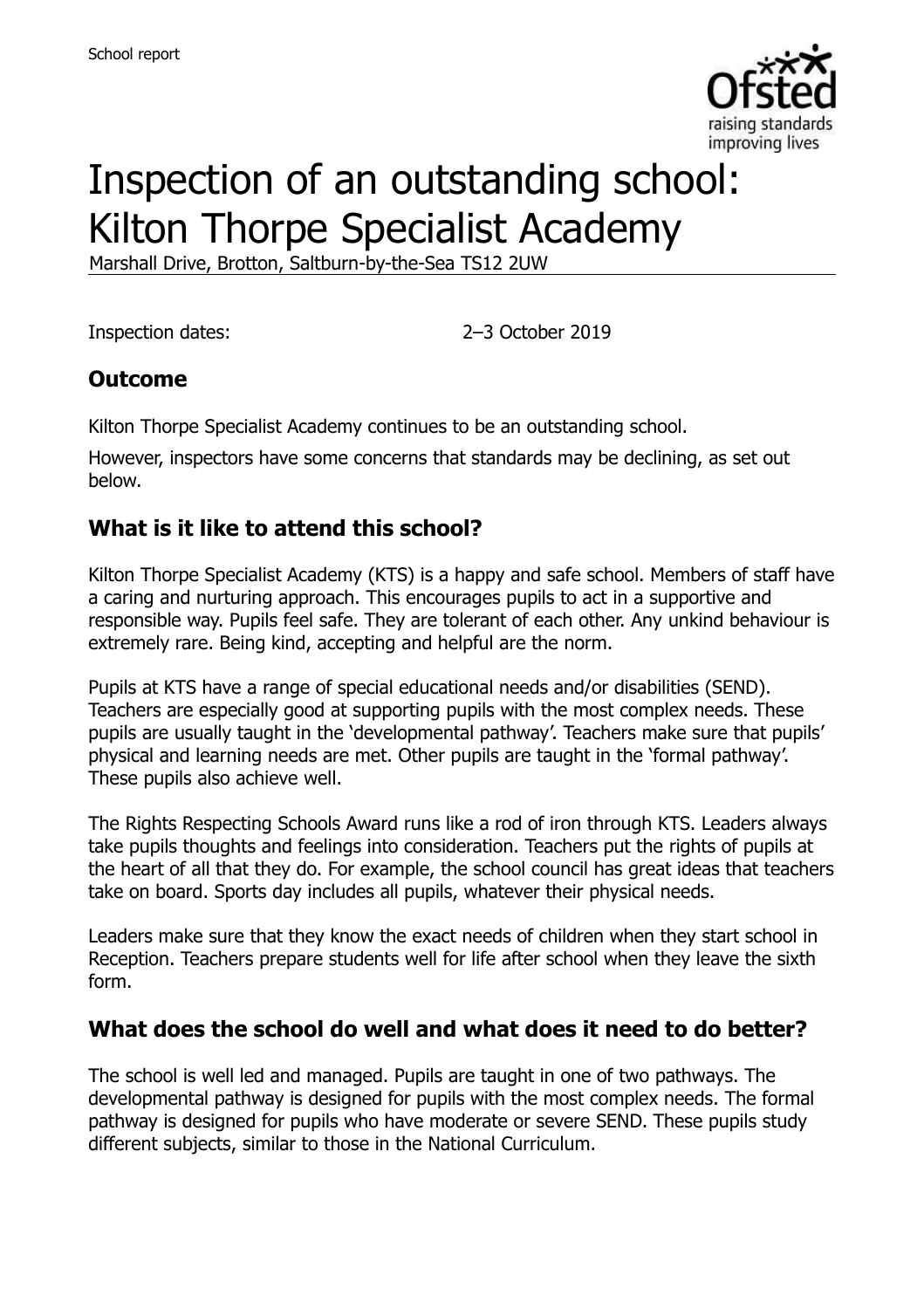

Teachers meet the needs of pupils in the developmental pathway extremely well. Each pupil has an individual plan. These plans include therapies that help pupils' physical development. Teachers map out each tiny step for individual pupils to ensure that they make progress. They look closely at what pupils can do. They cleverly design activities that both interest pupils and help them to develop. Teachers consider pupils' physical, emotional and intellectual development well. They teach the 'whole child'. Members of staff care deeply for pupils and want the very best for them.

This is also the case for pupils in the formal pathway. Teachers know pupils' specific needs and plan for them as individuals. In most subjects, teachers help pupils to learn step by step. Teachers check what pupils can do and build on this. Although this is done well, it is less precise than for pupils in the developmental pathway. Leaders know this. Plans are already in place to help teachers to pinpoint next steps for pupils more precisely.

Staff prioritise the teaching of reading and the development of communication skills. Teachers are very systematic in their approach, and this is successful. Pupils who are able learn to read. Teachers make sure that they develop their understanding of sounds and letters well. Other pupils are helped to appreciate stories and picture books. Teachers help pupils with the most complex needs to appreciate the world around them, using touch, sound and smell. Members of staff use technology, pictures and sign to communicate with pupils at KTS according to their need. They do this very well.

Leaders understand how difficult it can be for some pupils to start school. Teachers work well with parents of children when they start Reception, for example. Leaders ensure that they have as much information as possible to help children to settle into school.

Leaders aim high for pupils at KTS. They are keen to support pupils to develop the skills that they need when they leave school. This is particularly the case for students in the sixth form. The community café is an example of this. Teachers help students to develop life skills by planning the menu, preparing food, and serving customers. Students develop other skills well, such as using transport independently. Many students study a range of subjects and gain qualifications that help them when they move to college. Students with the most complex needs are well supported as they move on after school.

Leaders want pupils at KTS to experience life to the full. Pupils have a wide range of experiences while at school. Pupils take part in Boccia competitions, visit the local library, listen to live music performances and enjoy pantomimes. Many take part in residential visits. Pupils have a voice at KTS. They wrote the 'bullying charter' and designed the poster that helps other pupils know how to challenge any unkind behaviour.

Parents are positive about the school. Teachers are fully committed to the school and its pupils. Leaders know that there are major strengths in the school and that there is some work still to do. Leaders, although new to post, are not new to KTS. They have a record of spotting where improvements are needed and sorting them out.

# **Safeguarding**

The arrangements for safeguarding are effective.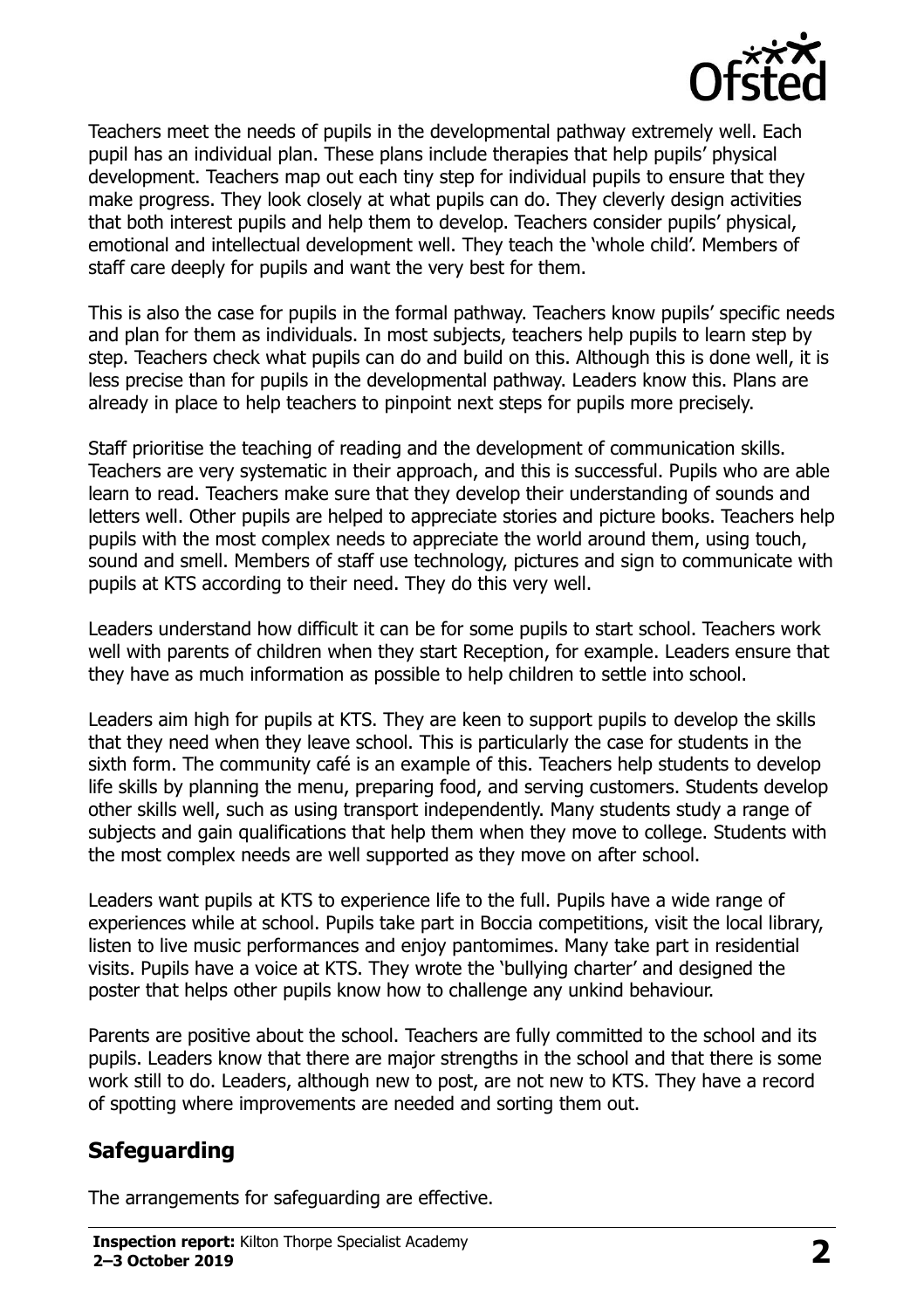

There is a strong culture of safeguarding. Staff are diligent when it comes to their safeguarding responsibilities. They are well trained. They take timely action when working with external agencies to ensure pupils' safety. They push hard to ensure that pupils receive the support that they need and deserve.

Staff are aware of the additional physical and emotional needs of pupils. They are trained to help pupils to move safely from wheelchairs to standing frames, for example. Staff are sensitive when it comes to intimate needs, such as toileting. Pupils not only feel safe, they feel respected.

### **What does the school need to do to improve?**

# **(Information for the school and appropriate authority)**

- Leaders and teachers understand how to plan for the needs of pupils with complex or profound SEND very effectively. They ensure that these pupils' physical and emotional needs are met. Teachers plan for the small, incremental steps needed in their pupils' cognitive and physical development. Leaders should ensure that plans are as precise for pupils in the formal pathway, and that subject content is sequenced equally well across subjects.
- Many teachers have strong subject and specialist knowledge to help them to support pupils to achieve well. Leaders should ensure that members of staff have the support and training needed to implement the curriculum in the formal pathway even more effectively.

### **Background**

When we have judged a special school, pupil referral unit or maintained nursery school to be outstanding we will then normally go into the school about once every four years to confirm that the school remains outstanding. This is called a section 8 inspection of a good school or non-exempt outstanding school. We do not give graded judgements on a section 8 inspection. However, if we find some evidence that the school could now be better than good or that standards may be declining, then the next inspection will be a section 5 inspection. Usually, this is within one to two years of the date of the section 8 inspection. If we have serious concerns about safeguarding, behaviour or the quality of education, we will convert the section 8 inspection to a section 5 inspection immediately.

This is the first section 8 inspection since we judged Kilton Thorpe Specialist Academy to be outstanding on 14–15 July 2015.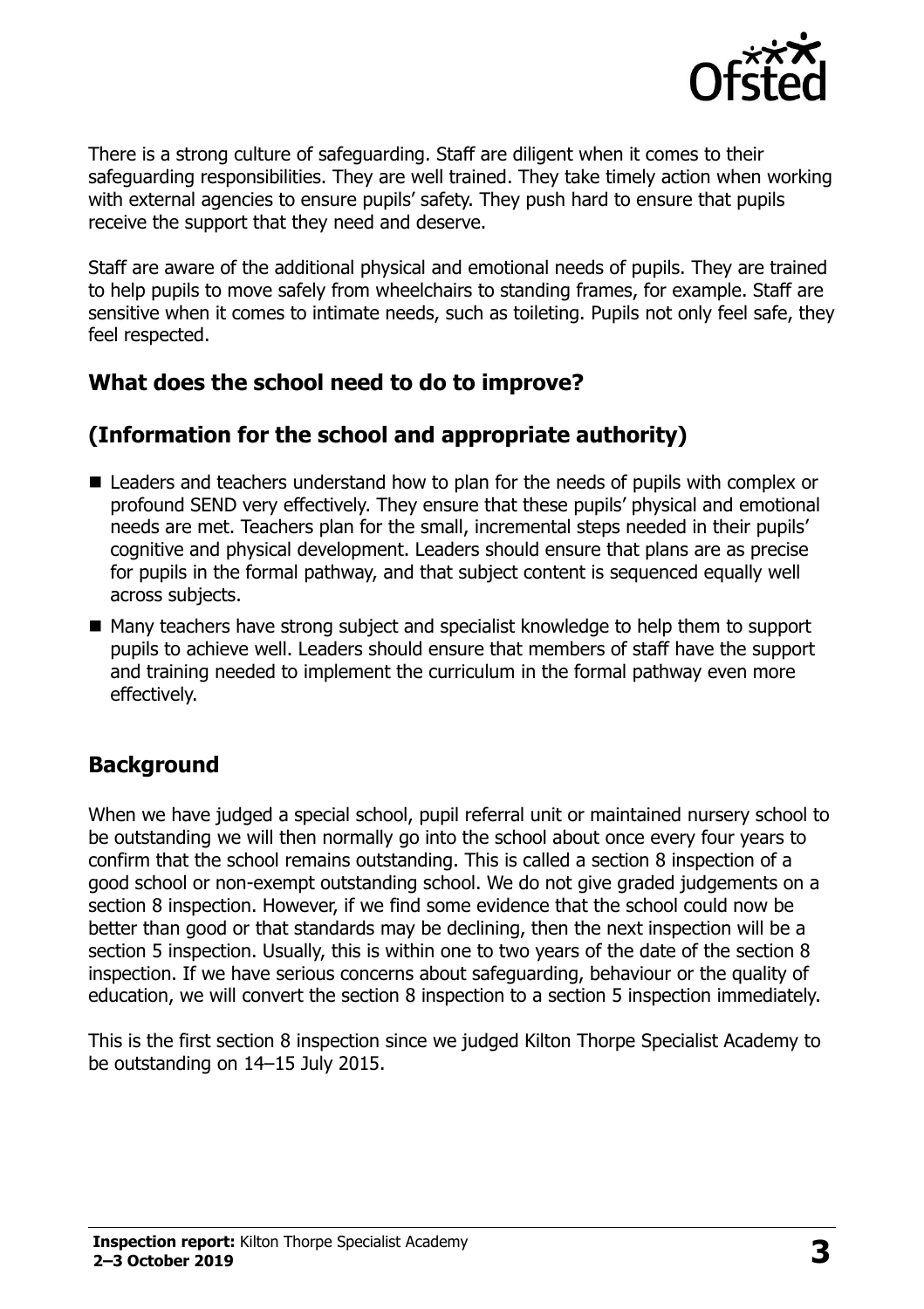

### **How can I feed back my views?**

You can use [Ofsted Parent View](https://parentview.ofsted.gov.uk/) to give Ofsted your opinion on your child's school, or to find out what other parents and carers think. We use Ofsted Parent View information when deciding which schools to inspect, when to inspect them and as part of their inspection.

The Department for Education has further [guidance](http://www.gov.uk/complain-about-school) on how to complain about a school.

If you are not happy with the inspection or the report, you can [complain to Ofsted.](https://www.gov.uk/complain-ofsted-report)

#### **Further information**

You can search for [published performance information](http://www.compare-school-performance.service.gov.uk/) about the school.

In the report, '[disadvantaged pupils](http://www.gov.uk/guidance/pupil-premium-information-for-schools-and-alternative-provision-settings)' refers to those pupils who attract government pupil premium funding: pupils claiming free school meals at any point in the last six years and pupils in care or who left care through adoption or another formal route.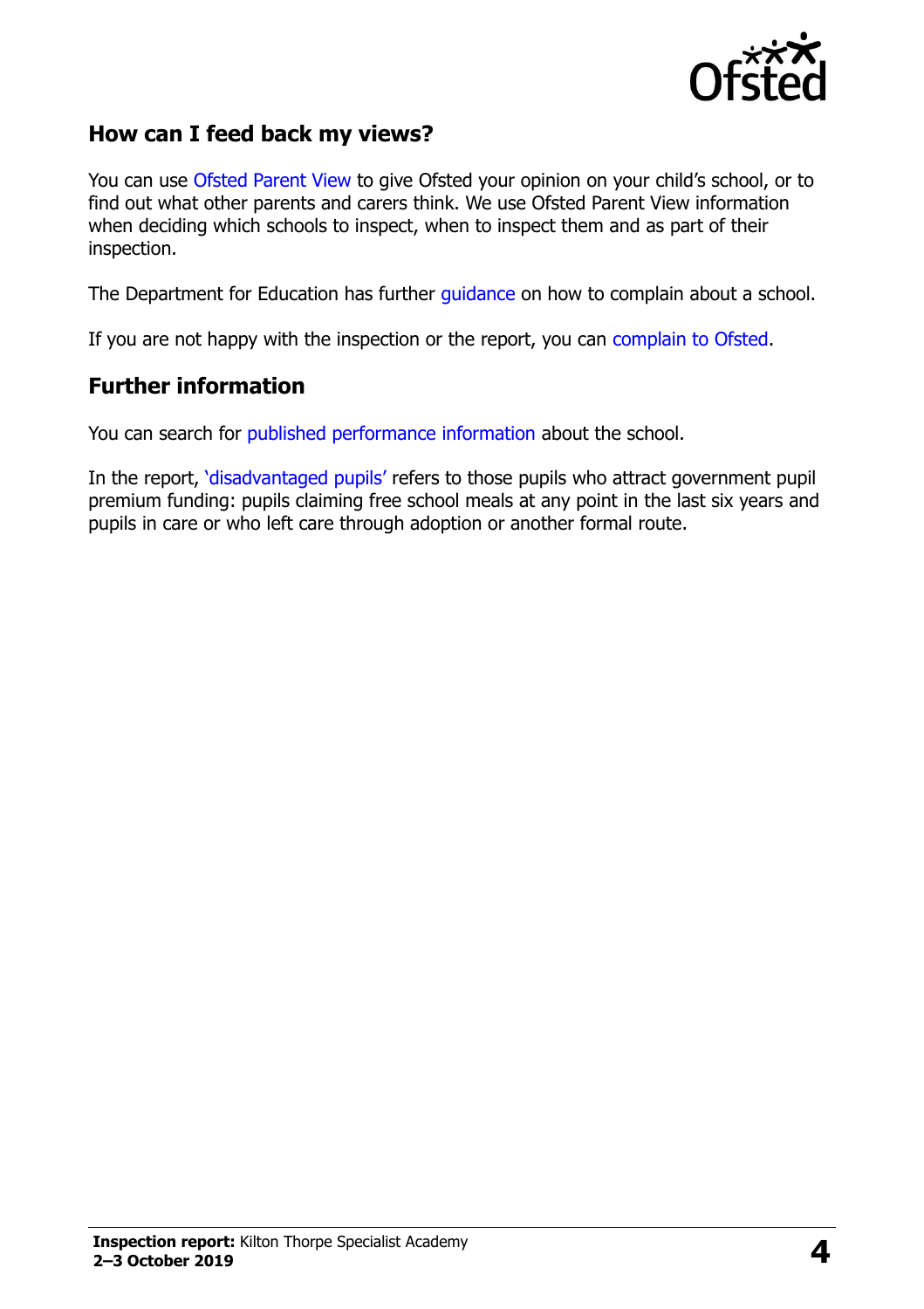

# **School details**

| Unique reference number                            | 139110                    |
|----------------------------------------------------|---------------------------|
| <b>Local authority</b>                             | Redcar and Cleveland      |
| <b>Inspection number</b>                           | 10110864                  |
| <b>Type of school</b>                              | <b>Special</b>            |
| <b>School category</b>                             | Academy special converter |
| Age range of pupils                                | 3 to 19                   |
| <b>Gender of pupils</b>                            | Mixed                     |
| <b>Gender of pupils in sixth-form</b><br>provision | Mixed                     |
| Number of pupils on the school roll                | 162                       |
| Of which, number on roll in the sixth<br>form      | 30                        |
| <b>Appropriate authority</b>                       | Board of trustees         |
| <b>Chair of trust</b>                              | <b>Ian Bowman</b>         |
| <b>Headteacher</b>                                 | <b>Brian Richardson</b>   |
| Website                                            | www.kts-academy.org.uk    |
| Date of previous inspection                        | 14-15 July 2015           |

# **Information about this school**

- Kilton Thorpe Specialist Academy is a special school for pupils with moderate, severe or profound learning difficulties. All pupils have an education, health and care plan.
- Since the last inspection, a new headteacher and a new deputy headteacher have been appointed.

# **Information about this inspection**

- Inspectors met with the headteacher, deputy headteacher and members of the senior leadership team. We talked to curriculum leaders. We met members of the governing body, including the chair.
- We met with those responsible for safeguarding. We looked at a range of documentation linked to safeguarding, including: child protection policies and procedures; absence data; documentation about the use of restrictive physical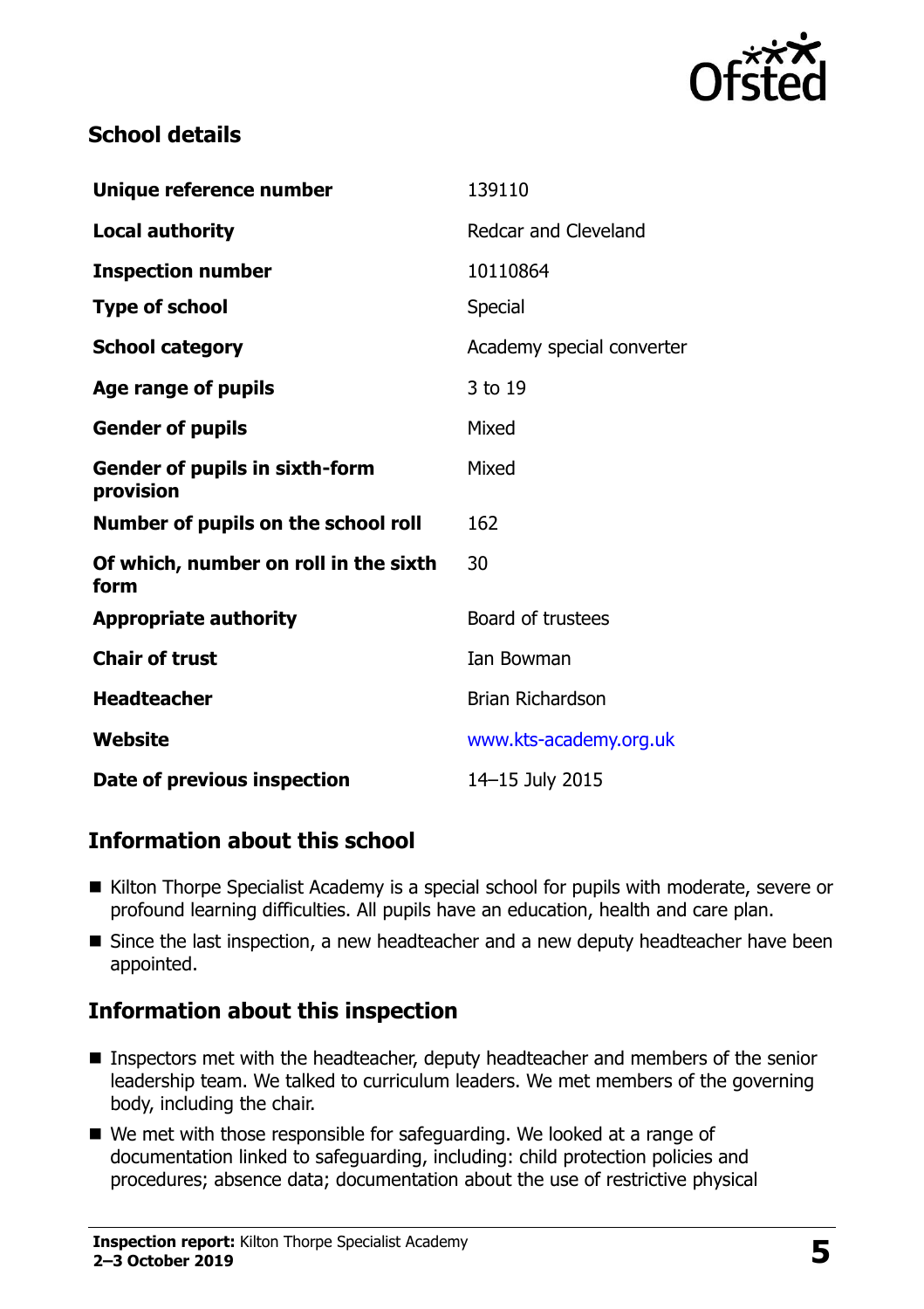

intervention; and exclusions data. We talked to pupils during the inspection and asked them about how safe they feel.

- We looked at reading and communication, mathematics, physical development and computing in detail. We talked to leaders and teachers about their curriculum plans. We spoke to pupils about their learning. We also looked at pupils' work. We looked at what children in the early years can do and we looked at students' work in the sixth form.
- We took into account the 25 responses to Ofsted's online parents' questionnaire, Parent View, and the 86 responses to the survey for staff.

#### **Inspection team**

Michael Wardle, lead inspector Her Majesty's Inspector

David Penny **David Penny Ofsted Inspector**